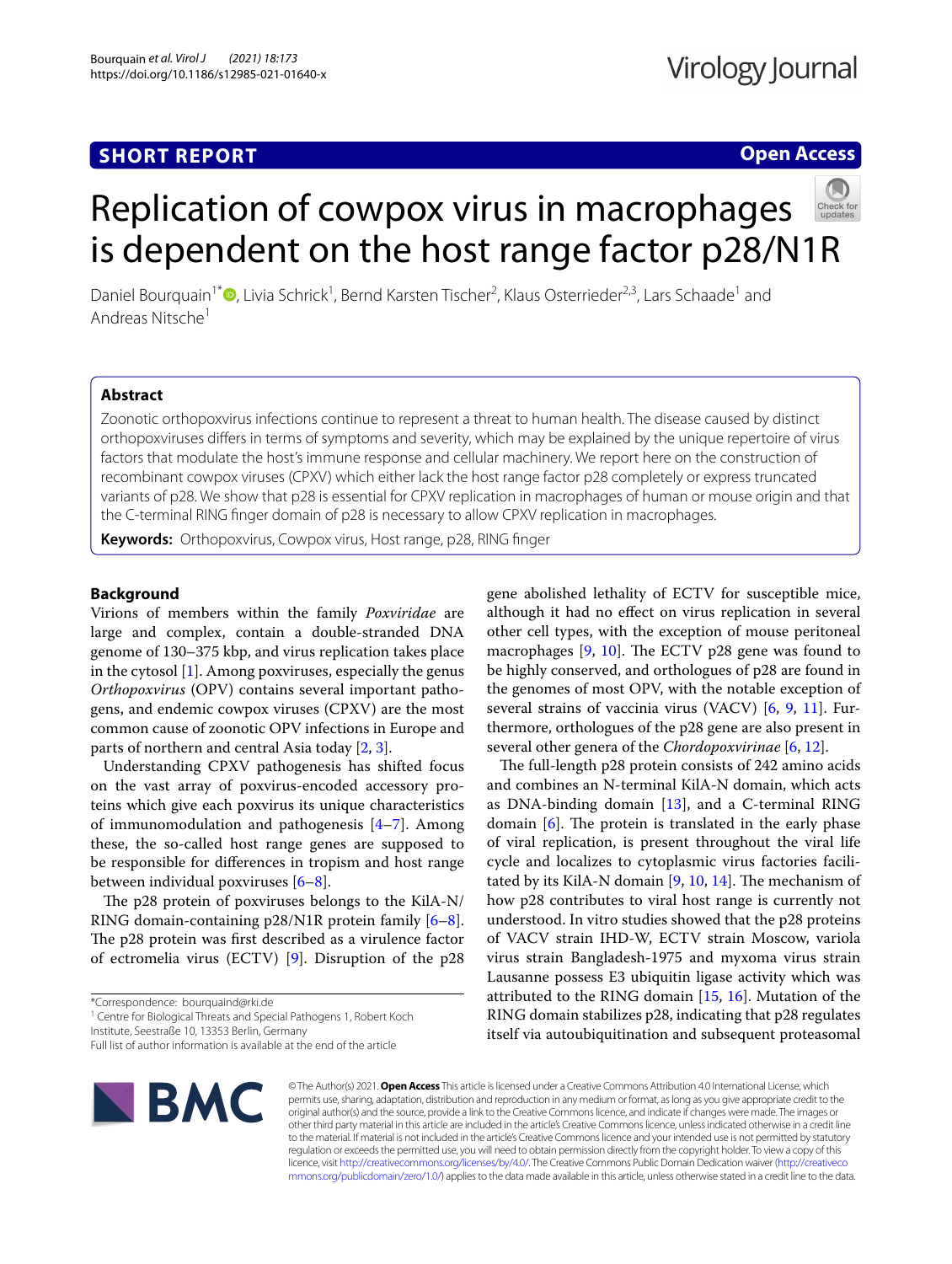degradation [\[14](#page-4-12), [16\]](#page-4-14). Furthermore, p28 seems to be ubiquitinated by a yet unknown cellular ubiquitin ligase [[14\]](#page-4-12). As the RING domain of p28 has been shown to be essential for the functionality of p28 as a virulence and host range factor of ECTV [[9](#page-4-7), [10\]](#page-4-8), the mechanism of how p28 contributes to viral host range most likely depends on its function as a ubiquitin ligase. However, so far no cellular or viral substrates for p28-mediated ubiquitination despite p28 itself have been identifed. Furthermore, the presence of genes encoding only KilA-N domains in other poxviruses makes it possible that this domain exerts an ubiquitin ligase-independent function that might contribute to host range and virulence [[6\]](#page-4-5).

Functionally, it has been speculated that p28 directs the ubiquitination and degradation of substrate host proteins which block viral replication through the induction of apoptosis  $[11, 16]$  $[11, 16]$  $[11, 16]$  $[11, 16]$ , as inhibition of apoptosis by p28 has been shown [\[17](#page-4-15), [18\]](#page-4-16). Furthermore, as infection of murine macrophages with a p28 knockout ECTV resulted in a block of viral DNA replication and abortive infection following early viral gene expression [\[10](#page-4-8)], it was suggested that p28 might functionally compensate for an unknown cellular factor essential for viral DNA replication in macrophages.

In this study, we aimed to elucidate the signifcance of p28/N1R as a host range factor in CPXV. With regards to the importance of p28 for ECTV virulence, analysing the role of p28 in CPXV infection is of high interest concerning the understanding of CPXV pathogenesis. Therefore, we created recombinant CPXV which were either deficient in p28 expression or encoded mutant p28 proteins lacking a functional C-terminal RING domain. We show that CPXV lacking a functional p28 replicated less efficiently in macrophages of human or mouse origin, indicating that CPXV—like ECTV—is dependent on p28 to productively infect cells of the macrophage lineage. Given the importance of macrophages in containing systemic poxvirus dissemination [[19](#page-4-17)], p28 may be important for CPXV virulence in vivo.

## **Generation of a CPXV mutant lacking host range factor p28**

To study the function of p28 as a host range factor of CPXV, we generated diferent p28 mutant viruses of CPXV strain Brighton Red (BR) (Additional fle [1](#page-4-18): Figure S1). This was done via Red recombination of a CPXV BR genome cloned into a bacterial artifcial chromosome  $(BAC)$  [\[20](#page-4-19)] as described previously [[21,](#page-4-20) [22\]](#page-4-21). A p28 knockout mutant was created by mutation of the start codon of p28 (CPXV-∆p28). Furthermore, two RING-fnger knockout mutants of CPXV were created: one by insertion of stop codons ahead of the RING fnger domain, truncating the p28 protein at amino acid position 184  $(CPXV-p28(1-184))$ . This mutant resembles the truncated p28 homologue encoded by the prototypic VACV strain Western Reserve (VACWR011 and VACWR207). The second RING finger knockout mutant encodes a full-length p28 protein in which the critical cysteine residues at positions 197, 202 and 205 and the critical histidine at position 199 were substituted with alanine to destroy the structure of the RING fnger domain (CPXVp28∆RING). Revertant viruses harbouring a reconstituted wildtype p28 were generated from all recombinant BACs and were shown to replicate comparably to wildtype CPXV BR in all cell lines tested, which is important to exclude efects caused by bystander mutations (data not shown). All recombinant viruses were rescued on VeroE6 cells and propagated on HeLa cells. To proof that the recombinant viruses harboured the anticipated mutations, all recombinant viruses' genomes were sequenced (Additional fle [1](#page-4-18)).

## **p28 is necessary for efficient CPXV replication in macrophage cell lines**

The replication competency of the p28 knockout mutant CPXV-∆p28 was analysed in diferent cell lines. Cells were infected with either CPXV-∆p28, the p28-expressing revertant (CPXV+p28-Rev) or wild-type (WT) CPXV BR at a multiplicity of infection (MoI) of 0.1. At 48 h post infection (p.i.), cells were lysed and viral genome copies were quantified via  $qPCR$  (Fig. [1](#page-1-0)) as described previously [\[23\]](#page-4-22). In HeLa, 293 T, Vero E6, Rat-2 and PMA-diferentiated THP-1 cells, no diferences between CPXV-∆p28 and the p28-expressing viruses



<span id="page-1-0"></span>**Fig. 1** CPXV-∆p28 replication in diferent cell lines. Shown are ∆cT values (48 h p.i.) as a measure of viral DNA replication in cells infected (MoI=0.1) with the p28 knockout virus CPXV-∆p28, the corresponding revertant virus and wild-type CPXV ( $n=2$ ). ∆cT values were obtained via normalization to expression of the cellular MYC gene. All cell lines were obtained from American Type Culture Collection (ATCC) and routinely screened for mycoplasma contamination. THP-1 cells were stimulated with PMA before infection. Statistics: two-way ANOVA and Tukey's multiple comparison test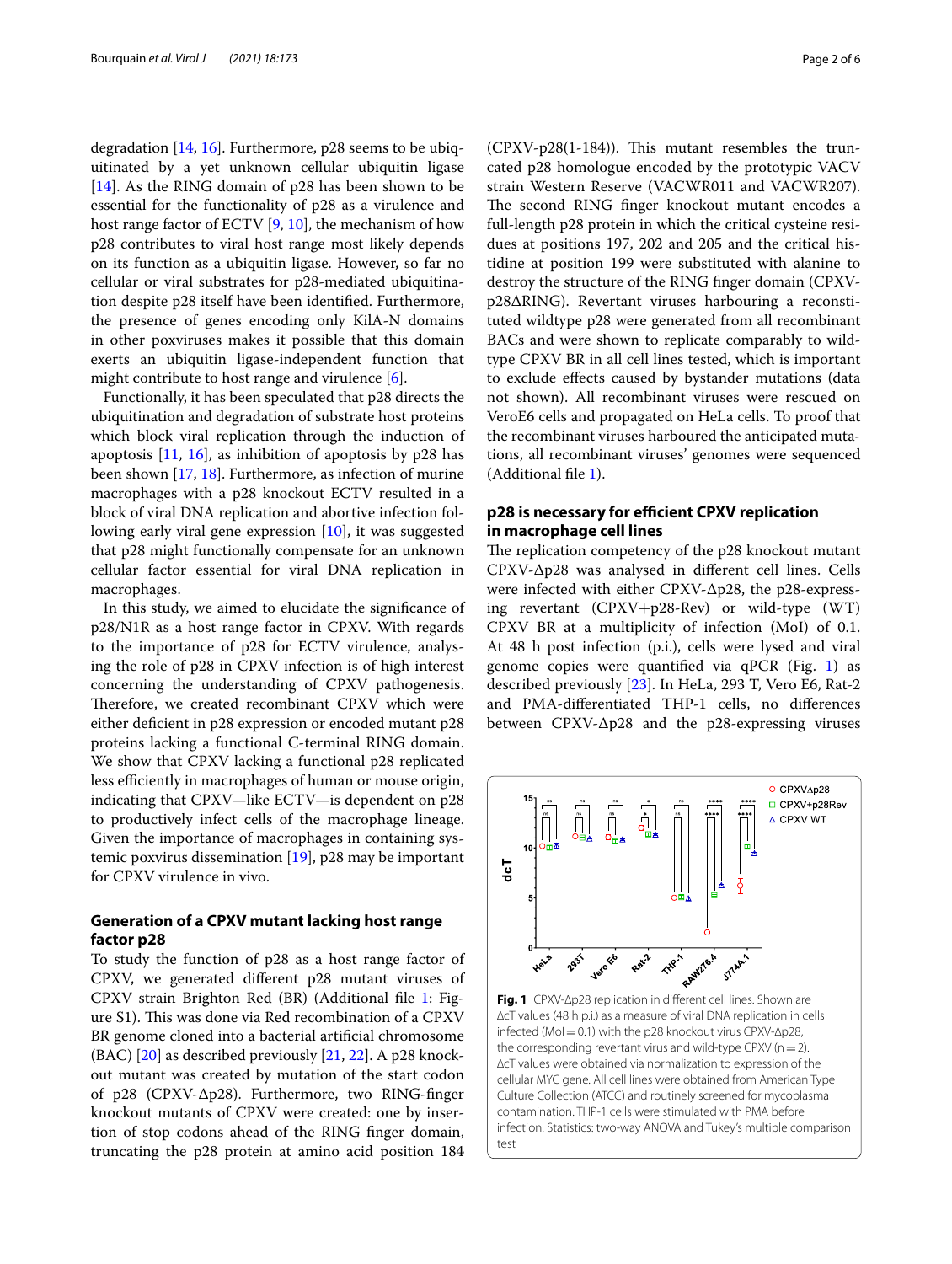could be observed. In contrast, CPXV-∆p28 replicated less efficiently than p28-expressing CPXV in the murine macrophage cell line J774A.1 and also slightly less efficiently in RAW267.4 macrophages.

## **The host range efect of CPXV p28 in J774A.1 macrophages is dependent on the p28 RING domain**

As CPXV-∆p28 showed reduced genome replication in J774A.1 cells, this cell line was chosen for more detailed analysis. Therefore, J774A.1 cells were infected with CPXV-∆p28, CPXV-p28(1-184), CPXV-p28∆RING as well as with the corresponding revertant viruses and wild-type CPXV. The replication competency of these viruses in J774A.1 cells was compared to virus replication in Rat-2 cells in which CPXV-∆p28 replicated efficiently. Cells were infected at an MoI of 0.1 and quantifcation of viral genome copies and infectious ofspring viruses was done at 0 h, 8 h, 24 h, 48 h and 72 h p.i. via qPCR and plaque assay as described previously [[24\]](#page-4-23). In Rat-2 fbroblast cells, all recombinant CPXV replicated as efficiently as the wild-type CPXV (Fig. [2\)](#page-2-0). In contrast, CPXV-∆p28 and the RING mutants CPXV-p28(1-184) and CPXVp28∆RING replicated less efficiently than wild-type CPXV in J774A.1 cells. This indicates that the host range function of CPXV p28 is dependent on the presence of a functional RING domain.

Similar results were obtained for p28 variations occurring naturally in diferent strains of VACV. We could show that only the full-length p28 encoding VACV strain IHD-W replicated efficiently in J774A.1 cells, whereas the replication of the VACV strain Western Reserve, which expresses a truncated p28 similar to p28(1-184) used in this study, was severely impaired (Additional file [1:](#page-4-18) Figure S2). Similarly, VACV strain Lister Elstree, which lacks most of p28, was unable to replicate in J774A.1 cells. However, the replication efficacy of VACV in macrophages may also be determined by further genetic



<span id="page-2-0"></span>**Fig. 2** CPXV-∆p28, CPXV-p28(1-184) and CPXV-p28∆RING replication kinetics. The replication of CPXV in the Rat-2 fbroblast cells and J774A.1 mouse macrophages was analysed via qPCR and plaque assay (n=2). Shown are ∆cT values as a measure of viral DNA replication in CPXV-infected (MoI=0.1) **a** Rat-2 and **c** J774A.1 cells or infectious particles (pfu/ml) in the supernatant of **b** Rat-2 or **d** J774A.1 cells infected with the p28 mutant viruses CPXV-∆p28, CPXV-p28(1-184) and CPXV-p28∆RING. ∆cT values were obtained via normalization to expression of the cellular MYC gene. Statistics: two-way ANOVA and Tukey's multiple comparison test. Asterisks showing signifcance of CPXVΔp28 vs. WT/CPXV p28(1-184) vs. WT/ CPXVp28ΔRING vs. WT)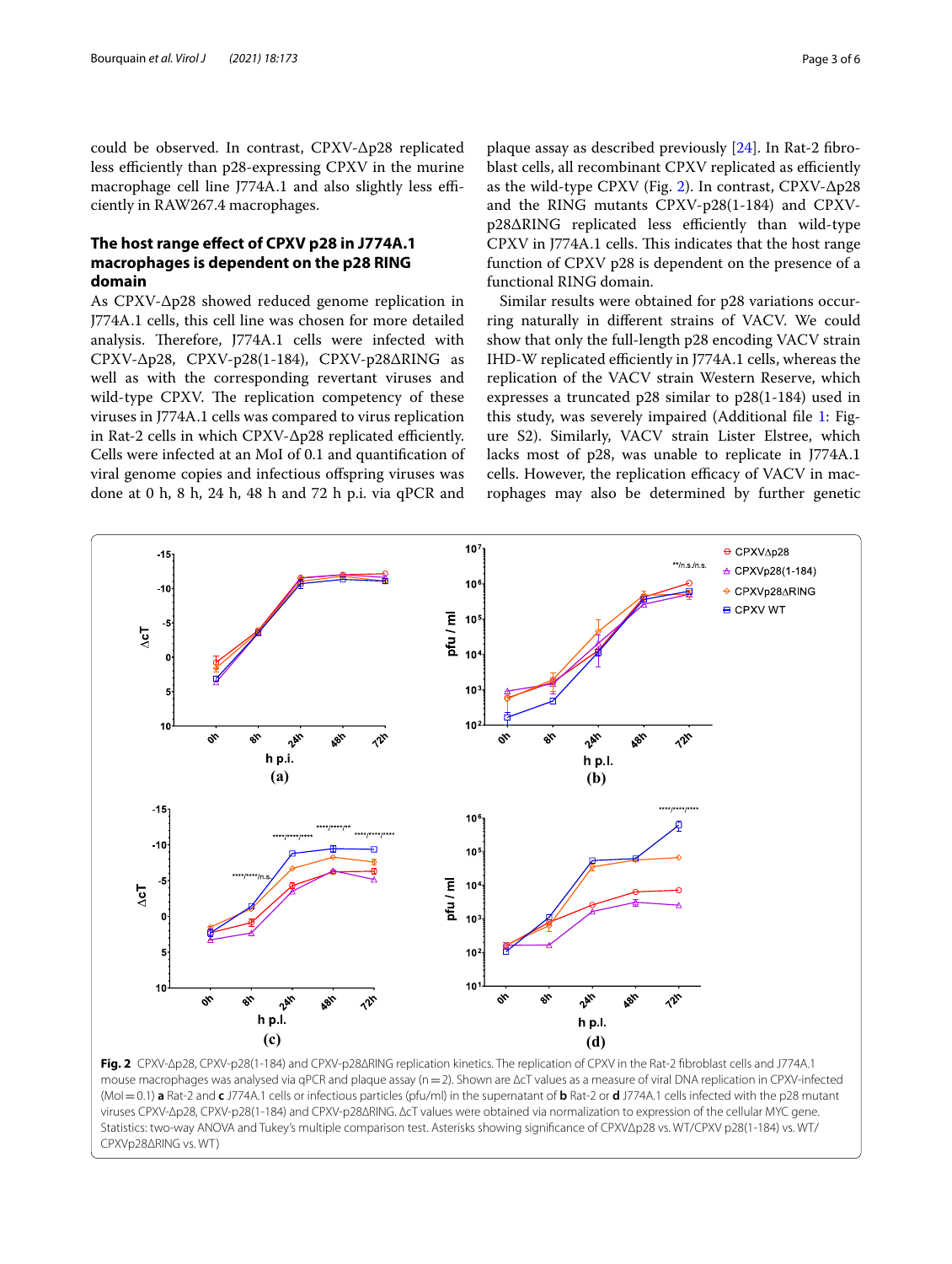diferences between these strains of VACV, non-related to p28. Therefore, further research is needed to clarify the importance of p28 as a host range factor of VACV.

## **p28 is essential for CPXV replication in primary rat macrophages and human PBMC‑derived macrophages**

In addition to the macrophage cell line, we further analysed CPXV replication in primary peritoneal rat macrophages (Fig. [3a](#page-3-0)) and human PBMC-derived GM- $CSF$ -stimulated macrophages (Fig.  $3b$  $3b$ ). The cells were infected at an MoI of 0.1 and viral genome replication was assessed at 24 h and 48 h, respectively. Comparable to the murine J774A.1 macrophage cells, CPXV-∆p28, CPXV-p28(1-184) and CPXV-p28∆RING showed reduced genome replication in primary peritoneal rat macrophages. Similarly, a less efficient replication of CPXV-∆p28 was also observed in the human GM-CSFdiferentiated PBMC-derived macrophages. However, CPXV replication of primary macrophages was overall much less efficient when compared to macrophage cell lines.

#### **Conclusion**

Our results show that CPXV replication in cells of the macrophage lineage of human, mouse or rat origin is dependent on the presence of a functional p28 protein as has been described for ECTV [[9](#page-4-7), [10](#page-4-8)]. Furthermore, our results underline the importance of the ubiquitin ligase activity of p28 present within its C-terminal RING fnger domain for p28 host range function. However, cellular or viral targets of ubiquitination via p28 remain unknown, as does the precise function of p28 in the infected cell. Further research will have to focus on the identifcation of p28 substrates to elucidate the role of p28 in virus virulence.

In the context of our previous results which show that CPXV infection—in contrast to VACV—induces a pronounced infammatory response resulting in the attraction of leukocytes [\[25](#page-4-24), [26](#page-5-0)], p28-mediated replication of CPXV in attracted macrophages may be of critical importance for CPXV dissemination and spread. The latter may be suggested by the important role that infected leukocytes are known to play in systemic OPV dissemination  $[27, 28]$  $[27, 28]$  $[27, 28]$  $[27, 28]$ . Therefore, p28 may



<span id="page-3-0"></span>fresh human bufy coat (acquired from DRK Blutspendedienst Ost) via Ficoll-Paque density gradient cell separation. Isolation of CD14+ monocytes was done via MACS separation using CD14+ MicroBeads (Miltenyi Biotec). For diferentiation into macrophages, 100 ng/ml GM-CSF was added to the medium. Cells were infected with an MoI of 0.1 and viral genome copies in cell lysates were quantifed via qPCR. Shown are fold-change values obtained via the ∆∆cT method after normalization of cT values to MYC gene expression. Statistics: **a** one-way ANOVA and Tukey's multiple comparison test, **b** unpaired t-test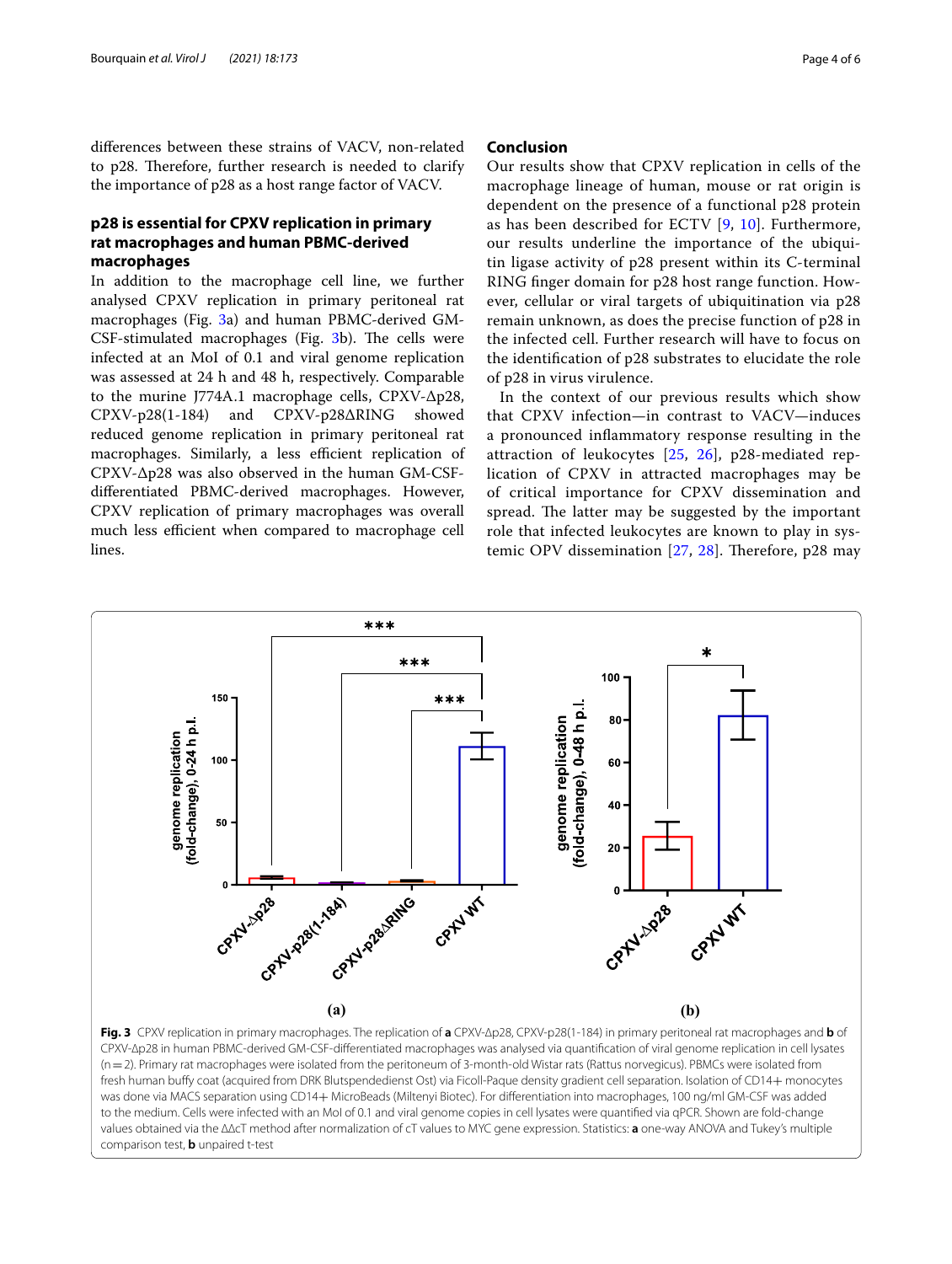## be important for CPXV virulence in vivo, as was shown to be for ECTV [\[9](#page-4-7)].

#### **Abbreviations**

BAC: Bacterial artifcial chromosome; BR: Brighton red; CPXV: Construction of recombinant cowpox viruses; ECTV: Ectromelia virus; GM-CSF: Granulocytemacrophage colony-stimulating factor; MACS: Magnetic cell separation; MoI: Multiplicity of infection; OPV: *Orthopoxvirus*; p.i.: Post infection; PBMC: Peripheral blood mononuclear cell; qPCR: quantitative PCR; RING: Really interesting new gene; VACV: Vaccinia virus.

## **Supplementary Information**

The online version contains supplementary material available at [https://doi.](https://doi.org/10.1186/s12985-021-01640-x) [org/10.1186/s12985-021-01640-x.](https://doi.org/10.1186/s12985-021-01640-x)

<span id="page-4-18"></span>**Additional fle 1**. Mapping of the p28 loci from the sequenced recombinant viruses' genomes to the CPXV BR WT p28 sequence derived from the CPXV BR reference sequence (NC\_003663.2)

#### **Acknowledgements**

The authors would like to thank Emanuel Voigt for excellent technical assistance and Ursula Erikli for copy-editing.

#### **Authors' contributions**

DB was responsible for designing, conducting and completing this work as well as for data analysis and writing of this manuscript. LS prepared recombinant poxviruses and analysed the data. BKT and KO provided the BAC system used to create recombinant cowpox viruses. LS conceptualised the study. AN was the principal investigator and primarily responsible for all aspects of research design and coordination and contributed to drafting the manuscript. All authors read and approved the fnal manuscript.

#### **Funding**

Open Access funding enabled and organized by Projekt DEAL.

#### **Availability of data and materials**

Not applicable.

#### **Declarations**

**Ethics approval and consent to participate** Not applicable.

#### **Consent for publication**

All authors read and approved the fnal manuscript.

#### **Competing interests**

The authors declare that they have no competing interests.

#### **Author details**

<sup>1</sup> Centre for Biological Threats and Special Pathogens 1, Robert Koch Institute, Seestraße 10, 13353 Berlin, Germany. <sup>2</sup>Institute of Virology, Department of Veterinary Medicine, Freie Universität Berlin, Robert-von-Ostertag-Str. 7–13, 14163 Berlin, Germany. <sup>3</sup> Department of Infectious Diseases and Public Health, Jockey Club College of Veterinary Medicine and Life Sciences, City University of Hong Kong, Kowloon, Hong Kong.

Received: 7 June 2021 Accepted: 10 August 2021

#### **References**

- <span id="page-4-0"></span>1. Moss B. Poxviridae: the viruses and their replication. In: Knipe DM, Howley PM, editors. Fields virology. 5th ed. Philadelphia: Lippincott Williams & Wilkins; 2007. p. 2905–46.
- <span id="page-4-1"></span>2. Vorou RM, Papavassiliou VG, Pierroutsakos IN. Cowpox virus infection: an emerging health threat. Curr Opin Infect Dis. 2008;21(2):153–6.
- <span id="page-4-2"></span>3. Essbauer S, Pfefer M, Meyer H. Zoonotic poxviruses. Vet Microbiol. 2010;140(3–4):229–36.
- <span id="page-4-3"></span>4. Alzhanova D, Fruh K. Modulation of the host immune response by cowpox virus. Microbes Infect. 2010;12(12–13):900–9.
- 5. Seet BT, Johnston JB, Brunetti CR, Barrett JW, Everett H, Cameron C, et al. Poxviruses and immune evasion. Annu Rev Immunol. 2003;21:377–423.
- <span id="page-4-5"></span>6. Bratke KA, McLysaght A, Rothenburg S. A survey of host range genes in poxvirus genomes. Infect Genet Evol. 2013;14:406–25.
- <span id="page-4-4"></span>7. McFadden G. Poxvirus tropism. Nat Rev Microbiol. 2005;3(3):201–13.
- <span id="page-4-6"></span>8. Werden SJ, Rahman MM, McFadden G. Poxvirus host range genes. Adv Virus Res. 2008;71:135–71.
- <span id="page-4-7"></span>9. Senkevich TG, Koonin EV, Buller RM. A poxvirus protein with a RING zinc fnger motif is of crucial importance for virulence. Virology. 1994;198(1):118–28.
- <span id="page-4-8"></span>10. Senkevich TG, Wolfe EJ, Buller RM. Ectromelia virus RING fnger protein is localized in virus factories and is required for virus replication in macrophages. J Virol. 1995;69(7):4103–11.
- <span id="page-4-9"></span>11. Upton C, Schiff L, Rice SA, Dowdeswell T, Yang X, McFadden G. A poxvirus protein with a RING fnger motif binds zinc and localizes in virus factories. J Virol. 1994;68(7):4186–95.
- <span id="page-4-10"></span>12. Bareiss B, Barry M. Fowlpox virus encodes two p28-like ubiquitin ligases that are expressed early and late during infection. Virology. 2014;462–463:60–70.
- <span id="page-4-11"></span>13. Iyer LM, Koonin EV, Aravind L. Extensive domain shuffling in transcription regulators of DNA viruses and implications for the origin of fungal APSES transcription factors. Genome Biol. 2002;3(3):RESEARCH0012.
- <span id="page-4-12"></span>14. Mottet K, Bareiss B, Milne CD, Barry M. The poxvirus encoded ubiquitin ligase, p28, is regulated by proteasomal degradation and autoubiquitination. Virology. 2014;468–470:363–78.
- <span id="page-4-13"></span>15. Huang J, Huang Q, Zhou X, Shen MM, Yen A, Yu SX, et al. The poxvirus p28 virulence factor is an E3 ubiquitin ligase. J Biol Chem. 2004;279(52):54110–6.
- <span id="page-4-14"></span>16. Nerenberg BT, Taylor J, Bartee E, Gouveia K, Barry M, Fruh K. The poxviral RING protein p28 is a ubiquitin ligase that targets ubiquitin to viral replication factories. J Virol. 2005;79(1):597–601.
- <span id="page-4-15"></span>17. Brick DJ, Burke RD, Minkley AA, Upton C. Ectromelia virus virulence factor p28 acts upstream of caspase-3 in response to UV light-induced apoptosis. J Gen Virol. 2000;81(Pt 4):1087–97.
- <span id="page-4-16"></span>18. Brick DJ, Burke RD, Schiff L, Upton C. Shope fibroma virus RING fnger protein N1R binds DNA and inhibits apoptosis. Virology. 1998;249(1):42–51.
- <span id="page-4-17"></span>19. Davies ML, Parekh NJ, Kaminsky LW, Soni C, Reider IE, Krouse TE, et al. A systemic macrophage response is required to contain a peripheral poxvirus infection. PLoS Pathog. 2017;13(6):e1006435.
- <span id="page-4-19"></span>20. Roth SJ, Hoper D, Beer M, Feineis S, Tischer BK, Osterrieder N. Recovery of infectious virus from full-length cowpox virus (CPXV) DNA cloned as a bacterial artifcial chromosome (BAC). Vet Res. 2011;42(1):3.
- <span id="page-4-20"></span>21. Schuenadel L, Tischer BK, Nitsche A. Generation and characterization of a Cowpox virus mutant lacking host range factor CP77. Virus Res. 2012;168(1–2):23–32.
- <span id="page-4-21"></span>22. Roth SJ, Klopfeisch R, Osterrieder N, Tischer BK. Cowpox virus serpin CrmA is necessary but not sufficient for the red pock phenotype on chicken chorioallantoic membranes. Virus Res. 2012;163(1):254–61.
- <span id="page-4-22"></span>23. Schroeder K, Nitsche A. Multicolour, multiplex real-time PCR assay for the detection of human-pathogenic poxviruses. Mol Cell Probes. 2010;24(2):110–3.
- <span id="page-4-23"></span>24. Witkowski PT, Schuenadel L, Wiethaus J, Bourquain DR, Kurth A, Nitsche A. Cellular impedance measurement as a new tool for poxvirus titration, antibody neutralization testing and evaluation of antiviral substances. Biochem Biophys Res Commun. 2010;401(1):37–41.
- <span id="page-4-24"></span>25. Bourquain D, Dabrowski PW, Nitsche A. Comparison of host cell gene expression in cowpox, monkeypox or vaccinia virus-infected cells reveals virus-specifc regulation of immune response genes. Virol J. 2013;10:61.